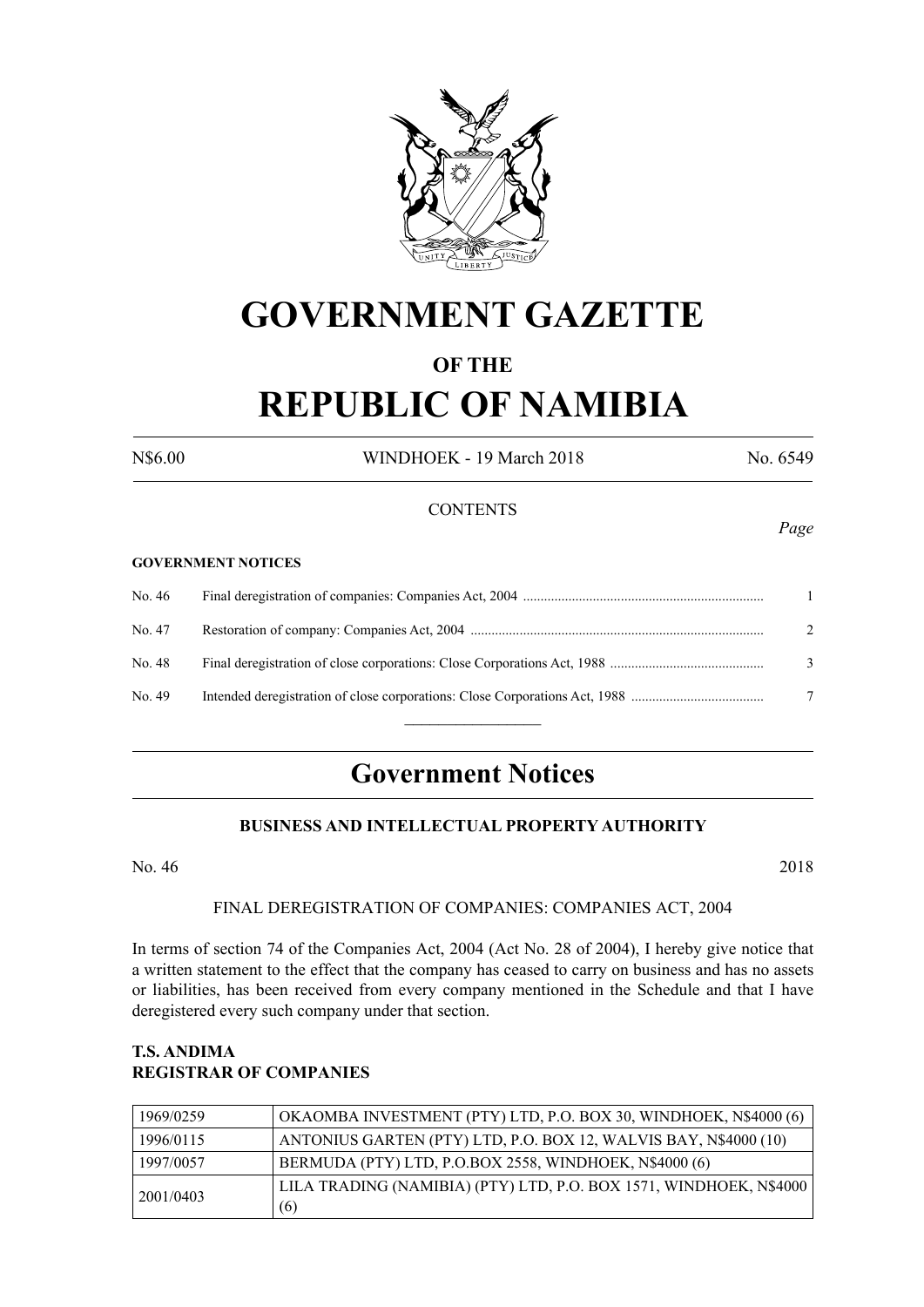| 2002/0524       | KARIDABES FARMING (PTY) LTD, P.O. BOX 384, WINDHOEK, N\$4000 (1)                                                     |
|-----------------|----------------------------------------------------------------------------------------------------------------------|
| 2005/0563       | AFRICAN GEMOLOGICAL CERTIFICATION INSTITUTE (PTY) LTD, P.O.<br>BOX 81905, WINDHOEK, N\$4000 (10)                     |
| 2006/0625       | IDALOM HOUSING DEVELOPMENTS (PTY) LTD, P.O. BOX 81905, OLYMPIA,<br>WINDHOEK, N\$4000 (5)                             |
| 2006/0566       | EXCLUSIVE CAPE WINES (PTY) LTD, P.O. BOX 2319, WINDHOEK, N\$4000<br>(6)                                              |
| 2007/0647       | BINVIS INVESTMENTS SEVENTY FOUR (PTY) LTD, P.O. BOX 1975,<br>WINDHOEK, N\$4000 (6)                                   |
| 2009/0312       | DNA SOLUTIONS (PTY) LTD, P.O. BOX 81905, OLYMPIA, WINDHOEK,<br>N\$4000 (6)                                           |
| 2009/0227       | SUGAR DIRECT NAMIBIA (PTY) LTD, P.O. BOX 12, WALVIS BAY, N\$4000<br>(6)                                              |
| 2011/0392       | OASIS ATLANTIS DEVELOPMENT (PTY) LTD, P.O. BOX 14, WALVIS BAY,<br>N\$4000 (9)                                        |
| 2012/0182       | KAREE INVESTMENTS FIVE ONE (PTY) LTD, P.O. BOX 30, WINDHOEK,<br>N\$4000 (6)                                          |
| 2012/0983       | EURO-TECHNOLOGY NAMIBIA (PTY) LTD, P.O. BOX 24305, WINDHOEK,<br>N\$4000 (9)                                          |
| 2012/0477       | SOLEMAY INVESTMENTS (PTY) LTD, P.O. BOX 90757, WINDHOEK,<br>WINDHOEK, N\$4000 (6)                                    |
| 2013/0223       | AFRICAN SOLEM PRESTIGE SALES AND MARKETING (PTY) LTD, P.O.<br>BOX 9851, WINDHOEK                                     |
| 2014/1091       | SHELFCO ONE THREE SEVEN (PTY) LTD, P.O. BOX 2558, WINDHOEK,<br>N\$4000 (6)                                           |
| 2014/0056       | HANGALA CONSTRUCTION (PTY) LTD, P.O. BOX 2558, WINDHOEK, N\$4000<br>(5)                                              |
| 2015/0073       | NANOGRADE OIL (PTY) LTD, P.O. BOX 81905, OLYMPIA, WINDHOEK,<br>N\$4000 (2)                                           |
| 2015/1312       | KARPOWERSHIP ENERGY (NAMIBIA) (PTY) LTD, PRIVATE BAG 12012,<br>AUSSPANNPLATZ, WINDHOEK, N\$4000 (2)                  |
| 2016/0226       | PARADYS KINDERGARDEN (PTY) LTD, P.O. BOX 21683, WINDHOEK,<br>N\$4000 (9)                                             |
| 2017/0426       | DMSLE PROPERTIES (PTY) LTD, P.O. BOX 21683, WINDHOEK, N\$4000 (8)                                                    |
| 21/2010/0087    | THE GHETTO FOUNDATION (INCORPORATED ASSOCATION NOT FOR<br>GAIN), PRIVATE BAG 12012, AUSSPANNPLATZ, WINDHOEK, NIL NIL |
| FOR/2006/05310W | TRAFIGURA SERVICES PTE LTD, EVERT VAN DE BEEKSTRAAT 1, 82, THE<br>BASE-TOWER B 111 CL SCHIPHOL, THE NETHERLANDS      |

### **BUSINESS AND INTELLECTUAL PROPERTY AUTHORITY**

 $\frac{1}{2}$ 

No. 47 2018

#### RESTORATION OF COMPANY: COMPANIES ACT, 2004

In is hereby made known in terms of section 74(8) of the Companies Act, 2004 (Act No. 28 of 2004) that the registration of the company mentioned in the Schedule has been restored.

**T.S. ANDIMA REGISTRAR OF COMPANIES**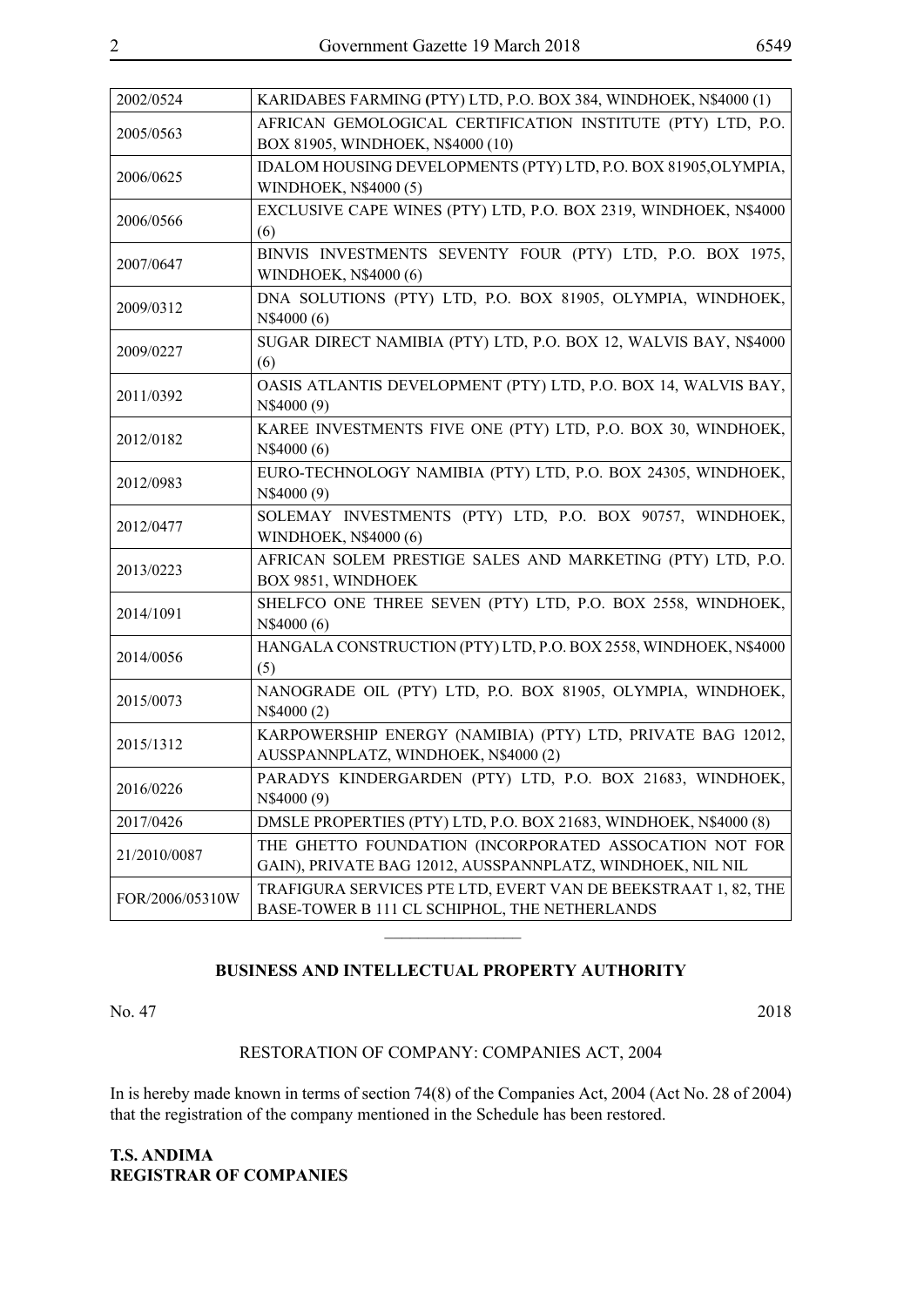**NOTE:** No guarantee is given in respect of the accuracy of the particulars furnished and no responsibility is accepted for errors or omissions or the consequences thereof.

| 1989/0111 | IMPROCHEM (NAMIBIA) (PTY) LTD, P.O. BOX 2954, KEMPTON PARK, 1620, |
|-----------|-------------------------------------------------------------------|
|           | SOUTH AFRICA, N\$4000 (3)                                         |

 $\overline{\phantom{a}}$  , where  $\overline{\phantom{a}}$ 

#### **BUSINESS AND INTELLECTUAL PROPERTY AUTHORITY**

No. 48 2018

#### FINAL DEREGISTRATION OF CLOSE CORPORATIONS: CLOSE CORPORATIONS ACT, 1988

It is hereby made known in terms of subsection (3) of section 26 of the Close Corporations Act, 1988 (Act No. 26 of 1988) that the close corporations mentioned in the Schedule shall as from the date of publication of this notice be deregistered under subsection (2) of that section for the reason that the close corporations have submitted written statements in terms of that subsection to the effect that such close corporations have ceased to carry on business and have no assets or liabilities, and that no good cause to the contrary has been shown.

#### **T.S. ANDIMA REGISTRAR OF CLOSE CORPORATIONS**

**NOTE:** No guarantee is given in respect of the accuracy of the particulars furnished and no responsibility is accepted for errors or omissions or the consequences thereof.

| CC/1994/00113 | BOLERO TRADING CC, P.O. BOX 21214, WINDHOEK, N\$1000 (6)          |
|---------------|-------------------------------------------------------------------|
| CC/1996/0081  | PROFESSIONAL SECURITY SERVICES CC, P.O. BOX 8224, WINDHOEK,       |
|               | N\$100(9)                                                         |
| CC/1997/1005  | ANDINO PROPERTIES CC, P.O. BOX 81905, OLYMPIA, N\$100 (10)        |
| CC/1998/1520  | LEINTJIE PROPERTY INVESTMENT CC, P.O.BOX 20198, WINDHOEK,         |
|               | N\\$100(8)                                                        |
| CC/1999/821   | STIMU-ZONE NAMIBIA CC, P.O. BOX 6217, AUSSPANNPLATZ, N\$100 (10)  |
| CC/2000/0067  | DISCOVERY SKILLS NAMIBIA CC, P. O. BOX 6217, AUSSPANNPLATZ,       |
|               | N\$100(9)                                                         |
| CC/2000/0818  | SKYLINE MARKETING CC, P.O. BOX 90453, KLEIN WINDHOEK, WINDHOEK,   |
|               | N\$100(3)                                                         |
| CC/2001/0267  | MOTOWN FORMULA APARTMENTS CC, P.O. BOX 9851, WINDHOEK, N\$100     |
|               | (9)                                                               |
| CC/2001/1460  | MONDESA CONSTRUCTIONS CC, P.O. BOX 130, SWAKOPMUND, N\$1000 (5)   |
| CC/2001/480   | PAULSKIA PROPERTIES CC, P.O.BOX 97346, WINDHOEK, N\$100 (8)       |
| CC/2002/2044  | FIVE STAR PROPERTIES CC, P O BOX 22587, WINDHOEK N\$1000, (6)     |
| CC/2002/1483  | ALPHA TRONICS CC, P.O. BOX 9779, WINDHOEK, N\$100 (6)             |
| CC/2002/1393  | ERF NUMBER ONE SIX SIX THREE HENTIESBAAI CC, P.O. BOX 14, WALVIS  |
|               | BAY, N\$100 (8)                                                   |
| CC/2004/0516  | ROTARY MINING AND PLANT NAMIBIA CC, P.O. BOX 101, UIS, N\$100 (6) |
| CC/2004/0324  | WOVEN ARTS OF AFRICA CC, P.O. BOX 90242, KLEIN WINDHOEK,          |
|               | N\\$100 (6)                                                       |
| CC/2004/2867  | ERONGO INFORMATION CC P.O. BOX 6838, WINDHOEK, N\$100 (10)        |
| CC/2004/2148  | THE EVENTS STUDIO CC, P.O. BOX 86291, EROS, N\$100 (9)            |
| CC/2005/1310  | ONZE MOLEN B TWO WALVIS BAY CC, P.O. BOX 2901, WALVIS BAY,        |
|               | N\$100(6)                                                         |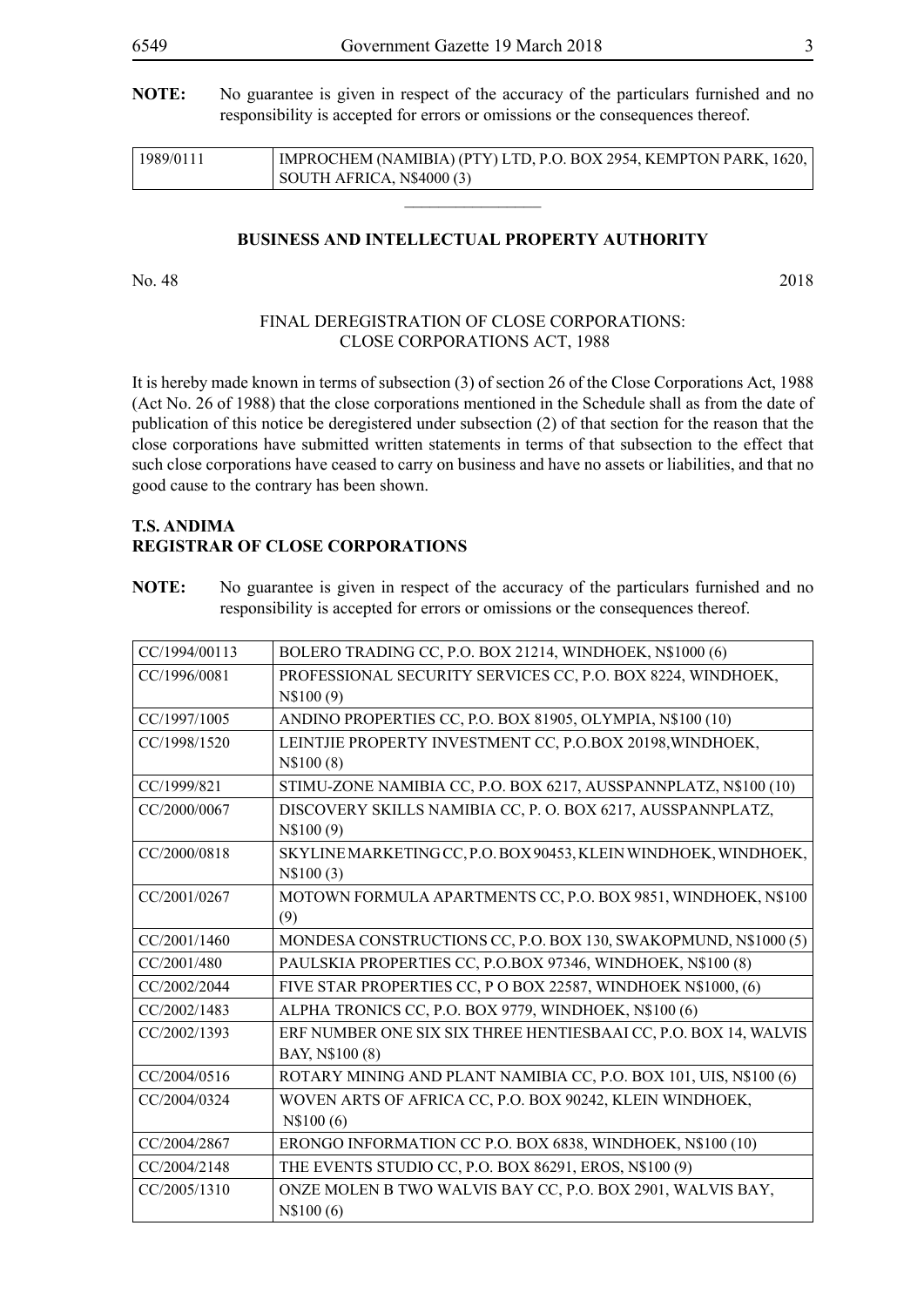CC/2005/2006 EMPTY INVESTMENTS ONE HUNDRED AND ONE CC, P.O. BOX 31356,

|               | <b>WINDHOEK, N\$100 (6)</b>                                                               |
|---------------|-------------------------------------------------------------------------------------------|
| CC/2006/2886  | AQUATIC MARINE ENGINEERING CC, P.O. BOX 14, WINDHOEK, N\$100 (5)                          |
| CC/2006/0316  | VERTEL NAMIBIA CC, P.O. BOX 81905, OLYMPIA, N\$100 (6)                                    |
| CC/2006/0533  | NAMIB LUBRICANT IMPORTERS CC, P.O. BOX 9779, WINDHOEK, N\$100 (6)                         |
| CC/2007/0510  | TOURISM RADIO NAMIBIA CC, P O BOX 9379, WINDHOEK, N\$100 (6)                              |
| CC/2007/2998  | HALLIE INVESTMENT NUMBER TWO HUNDRED AND SEVENTY FOUR CC,<br>P O BOX 86420, N\$100 (10)   |
| CC/2008/2054  | MANMAR INVESTMENTS EIGHTY-ONE CC, P O BOX 6838, WINDHOEK,<br>N\$100(6)                    |
| CC/2008/3350  | NEW CHALLENGE TRADING ENTERPRISES CC, POBOX 24694, WINDHOEK,<br>N\$1000 (10)              |
| CC/2009/1274  | CLEONE INVESTMENTS CC, P.O.BOX 58, ORANJEMUND, N\$100 (6)                                 |
| CC/2009/4185  | TLP PROPERTIES SEVENTY-FOUR CC, P.O. BOX 20024, WINDHOEK,<br>N\$100(8)                    |
| CC/2009/3942  | JANET PROPERTIES CC, P.O.BOX 22660, WINDHOEK, N\$100 (8)                                  |
| CC/2009/3460  | BRANDHOUSE LIQUOR CC, P.O. BOX 81905, OLYMPIA, N\$100 (6)                                 |
| CC/2009/3600  | BARULI INVESTMENTS CC, P.O. BOX 90022, KLEIN WINDHOEK, N\$100 (8)                         |
| CC/2009/2956  | WORLDWIDE ENTERTAINMENT CC, P O BOX 30, WINDHOEK, N\$100 (6)                              |
| CC/2009/2762  | CSSCA SOFTWARE TECHNOLOGY NAMIBIA CC, P.O. BOX 90757, WIND-<br>HOEK, N\$100 (9)           |
| CC/2010/2417  | KAGO ELECTRIC CC, P.O. BOX 4440, SWAKOPMUND, N\$100 (4)                                   |
| CC/2010/2592  | F AND E TRANSPORT CC, P. O. BOX 9779, WINDHOEK, N\$100 (8)                                |
| CC/2010/1964  | COLESKY'S CASH LOAN CC, P.O. BOX 9551, WINDHOEK, N\$100 (6)                               |
| CC/2010/2641  | NEMI INVESTMENTS ONE HUNDRED AND ONE CC, P.O. BOX 97401,<br>MAERUA MAL, N\$100 (8)        |
| CC/2010/1011  | GLOBAL FIT WATCH CC, P O BOX 21683, WINDHOEK, N\$100 (10)                                 |
| CC/2010/3727  | MARIENTAL NURSERY CC, PO BOX 252, MARIENTAL, N\$100 (10)                                  |
| CC/2010/2220  | NAMIBIA RIVER WAREHOUSE THREE CC, P O BOX 72223, WINDHOEK,<br>N\$100(6)                   |
| CC/2011/3351  | MONTE CARLO MOBILE CC, P O BOX 727, OSHAKATI, N\$100 (3)                                  |
| CC/2011/1427  | GRACIOUS INVESTMENTS CC, P O BOX 1634, OSHAKATI, N\$100 (10)                              |
| CC/2011/2785  | CRESCENDO PIANO SCHOOL CC, P O BOX 81905, OLYMPIA, N\$100 (10)                            |
| CC/2012/7191  | HALLIE INVESTMENT NUMBER FIVE HUNDRED AND FOUR CC, P O BOX<br>72223, WINDHOEK, N\$100 (3) |
| CC/2012/1770  | EXCELLENT INVESTMENTS CC, P O BOX 50119, WINDHOEK, N\$ 200 (10)                           |
| CC/2012/0249  | CENTRAL AFRICA TRADING CC, P.O. BOX 50119, WINDHOEK, N\$100 (10)                          |
| CC/2012/5476  | KIRILL GENERAL DEALERS CC, P O BOX 2075, WALVIS BAY, N\$100 (10)                          |
| CC/2012/7811  | LONDOLOKA CONSULTANCY CC, P O BOX 272, WINDHOEK, N\$100 (8)                               |
| CC/2013/01322 | OMBUA TOURS AND SHUTTLE CC, P.O. BOX 8, AUS, N\$100 (1)                                   |
| CC/2013/09025 | IETSI NICE CATERING CC, PO BOX 31356, WINDHOEK, N\$100 (9)                                |
| CC/2013/11877 | GSB MANUFACTURER'S CONSTRUCTION AND CONSULTING SERVICES                                   |
|               | CC, P O BOX 9851, WINDHOEK, N\$100 (5)                                                    |
| CC/2013/04278 | SLABBERT CONSTRUCTION CC, P O BOX 130, SWAKOPMUND, N\$100 (5)                             |
| CC/2014/11207 | PAYES METALS CC, P.O. BOX 14, WALVIS BAY, N\$100 (6)                                      |
| CC/2013/08476 | PROFILES BUSINESS CONNECTIONS CC, POBOX 11963, KLEIN WINDHOEK,                            |
|               | N\$100(3)                                                                                 |
| CC/2013/02410 | KADUSHKOH BUTCHERY CC, P O BOX 4682, SWAKOPMUND, N\$100 (3)                               |
| CC/2013/03600 | ZEAL PROPERTIES SIXTEEN CC, P O BOX 80556, OLYMPIA, N\$100 (5)                            |
| CC/2013/12404 | CMZ TRADING CC, P.O. BOX 14, WALVIS BAY, N\$100 (6)                                       |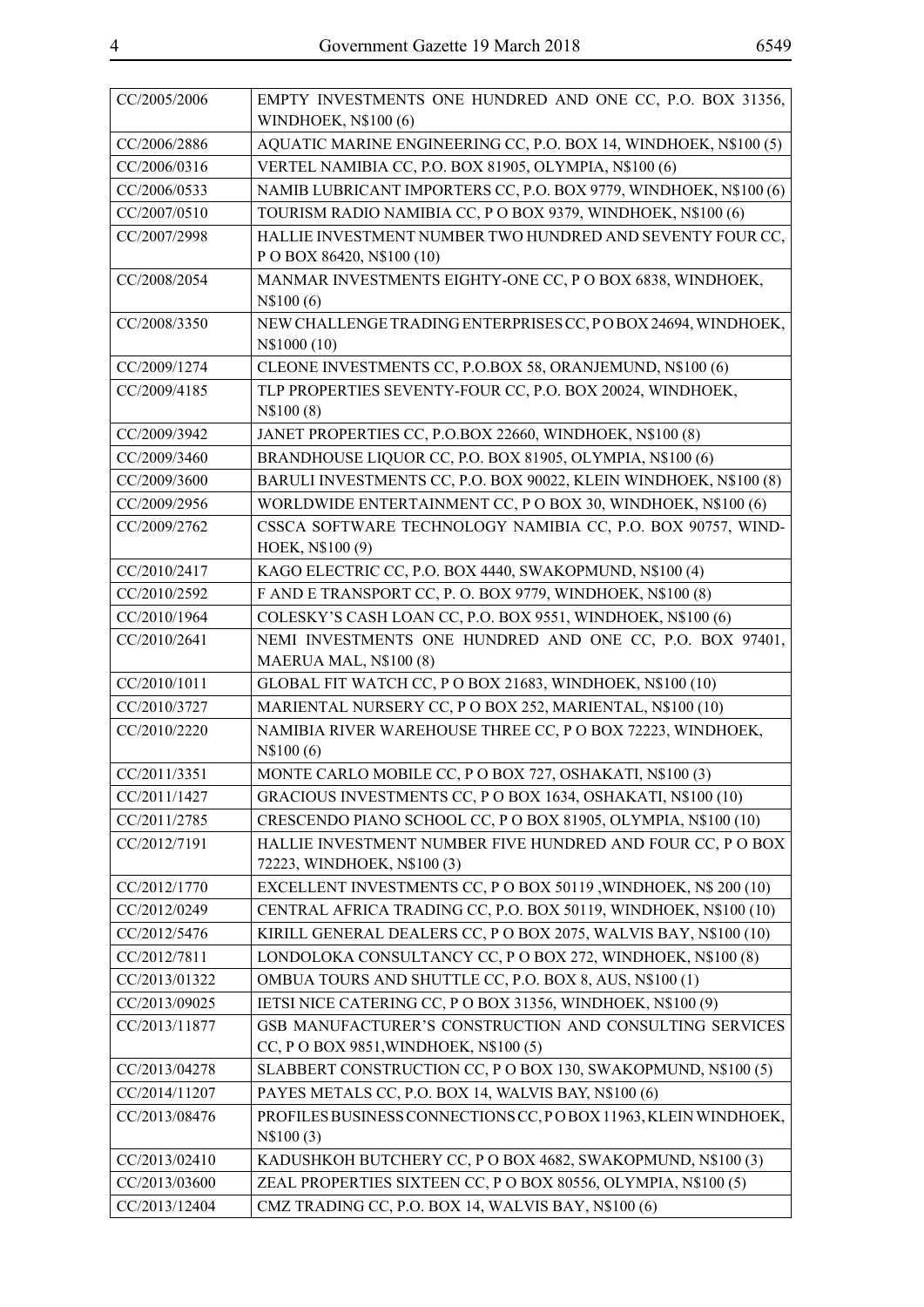| CC/2014/02572 | FISCON INVESTMENTS THREE HUNDRED AND EIGHT CC, P O BOX 130,<br>SWAKOPMUND, N\$100 (8)          |
|---------------|------------------------------------------------------------------------------------------------|
| CC/2014/02987 | MAANDA URBAN DEVELOPMENT STUDIOS CC, P.O. BOX 1850, WINDHOEK,<br>N\\$100 (6)                   |
| CC/2014/02919 | KANDUME BUILDING MATERIALS CC, P O BOX 1730, VINETA, N\$100 (3)                                |
| CC/2014/02920 | OOM BUILDING CONSTRUCTIO AND CARPENTER CC, P.O.BOX 1720,<br><b>VINETA, N\$100(2)</b>           |
| CC/2014/03822 | CENTRAL AFRICA TRANSPORT SERVICES CC, P.O. BOX 50119, BACH-<br>BRECHT, N\$100 (2)              |
| CC/2014/03823 | GLOBAL MOTORS GROUP CC, P.O. BOX 50119, WINDHOEK, N\$100 (4)                                   |
| CC/2014/07184 | ZANEUEKA INVESTMENTS CC, P.O. BOX 1777, WINDHOEK, N\$100 (3)                                   |
| CC/2014/7654  | ROBUST SOCIAL SERVICES NETWORK CC, P.O. BOX 30544, PIONIERSPARK,<br>N\\$100(2)                 |
| CC/2015/11229 | NUFLO TRADING CC, P.O. BOX 7223,1 THOMAS GROVE, KHOMASDAL,<br>WINDHOEK, N\$100 (10)            |
| CC/2015/12893 | ROSSA INVESTMENTS CC, P O BOX 2043, GROOTFONTEIN, N\$100 (3)                                   |
| CC/2015/07979 | PUZZLE INVESTMENTS NUMBER EIGHTY-NINE CC, P O BOX 97343,<br>MAERUA MALL, N\$100 (3)            |
| CC/2015/01635 | OTJIKAENDU DEN CC, P O BOX 5767, AUSSPANNPLATZ, N\$100 (3)                                     |
| CC/2015/00346 | AMC ARBITRATION AND MEDIATION CENTRE CC, P O BOX 50119,<br>WINDHOEK, N\$100 (3)                |
| CC/2015/04216 | GMC TRANSPORT CC, P O BOX 50119, WINDHOEK, N\$100 (2)                                          |
| CC/2015/05384 | LAODIK INVESTMENTS CC, P O BOX 23967, WINDHOEK, N\$100 (6)                                     |
| CC/2016/05382 | MLK ENTERPRISE CC, P.O.BOX 55046, ROCKY CREST, N\$100 (5)                                      |
| CC/2016/14649 | QUIVER TREE INVESTMENTS ONE TWO EIGHT CC, PO BOX 30, WINDHOEK,<br>N\$100(3)                    |
| CC/2016/15519 | LAODIK CASH LOAN CC, P.O. BOX 23967, WINDHOEK, N\$100 (4)                                      |
| CC/2016/09922 | NDISHY HAIR BOUTIQUE CC, P O BOX 95358, SOWETO MARKET, N\$100 (4)                              |
| CC/2016/07914 | KASHO BEAUTY SUPPLIES CC, PRIVATE BAG 12012, AUSSPANNPLATZ,<br>WINDHOEK, N\$100 (9)            |
| CC/2017/08449 | LOFTY LINK AUTOMOTIVES CC, P.O. BOX 23223, WINDHOEK, N\$100 (5)                                |
| CC/2017/02748 | KUISEB PETROLEUM LOGISTICS CC, P.O. BOX 24953, WINDHOEK,<br>N\$100(3)                          |
| CC/2017/01518 | CLAUDIA'S PLATZ NUMBER FORTY ONE CC, P.O. BOX 81905, OLYMPIA,<br><b>WINDHOEK, N\$100 (8)</b>   |
| CC/2017/01108 | CLAUDIA'S PLATZ NUMBER TWELVE CC, P.O. BOX 81905, OLYMPIA,<br><b>WINDHOEK, N\$100 (8)</b>      |
| CC/2017/08932 | CLAUDIA'S PLATZ NUMBER FORTY THREE CC, P.O. BOX 81905, OLYMPIA,<br><b>WINDHOEK, N\$100 (8)</b> |
| CC/2017/01543 | CLAUDIA'S PLATZ NUMBER FORTY TWO CC, P.O. BOX 81905,<br>OLYMPIA, WINDHOEK, N\$100 (8)          |
| CC/2017/01491 | CLAUDIA'S PLATZ NUMBER FORTY FOUR CC, P.O. BOX 81905, OLYMPIA,<br><b>WINDHOEK, N\$100 (8)</b>  |
| CC/2017/04881 | CLAUDIA'S PLATZ NUMBER FORTY FIVE CC, P.O. BOX 81905,<br>OLYMPIA, WINDHOEK, N\$100 (8)         |
| CC/2017/01466 | CLAUDIA'S PLATZ NUMBER FORTY SIX CC, P.O. BOX 81905, OLYMPIA,<br><b>WINDHOEK, N\$100 (8)</b>   |
| CC/2017/01544 | CLAUDIA'S PLATZ NUMBER FORTY EIGHT CC, P.O. BOX 81905, OLYMPIA,<br><b>WINDHOEK, N\$100 (8)</b> |
| CC/2017/01039 | CLAUDIA'S PLATZ NUMBER SEVEN CC, P.O. BOX 81905, OLYMPIA,<br><b>WINDHOEK, N\$100 (8)</b>       |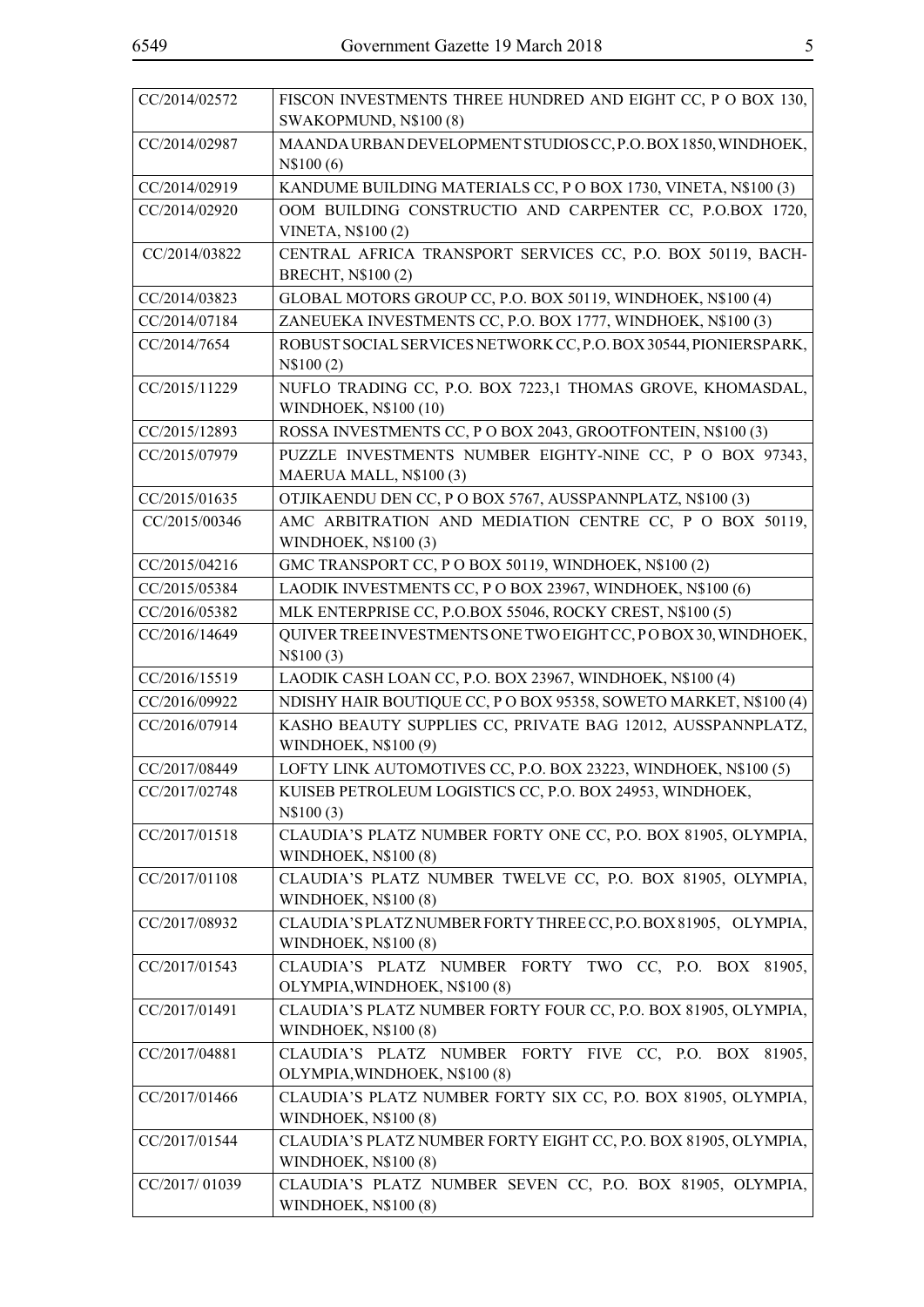| CC/2017/01197 | CLAUDIA'S PLATZ NUMBER FIVE CC, P.O. BOX 81905, OLYMPIA,<br><b>WINDHOEK, N\$100 (8)</b>        |
|---------------|------------------------------------------------------------------------------------------------|
| CC/2017/11077 | CLAUDIA'S PLATZ NUMBER THREE CC, P.O. BOX 81905, OLYMPIA,<br><b>WINDHOEK, N\$100 (8)</b>       |
| CC/2017/02656 | CLAUDIA'S PLATZ NUMBER FIFTY SEVEN CC, P.O. BOX 81905, OLYMPIA,<br><b>WINDHOEK, N\$100 (8)</b> |
| CC/2017/01032 | CLAUDIA'S PLATZ NUMBER SIXTEEN CC, P.O. BOX 81905, OLYMPIA,<br><b>WINDHOEK, N\$100 (8)</b>     |
| CC/2017/01196 | CLAUDIA'S PLATZ NUMBER SEVENTEEN CC, P.O. BOX 81905, OLYMPIA,<br><b>WINDHOEK, N\$100 (8)</b>   |
| CC/2017/00989 | CLAUDIA'S PLATZ NUMBER NINETEEN CC, P.O. BOX 81905, OLYMPIA,<br><b>WINDHOEK, N\$100 (8)</b>    |
| CC/2017/00991 | CLAUDIA'S PLATZ NUMBER EIGHT CC, P.O. BOX 81905, OLYMPIA,<br><b>WINDHOEK, N\$100 (8)</b>       |
| CC/2017/15624 | KALIE KAMEELPERD PRE-PRIMARY SCHOOL, P.O. BOX 81905, OLYMPIA,<br><b>WINDHOEK, N\$100 (8)</b>   |
| CC/2017/11069 | CLAUDIA'S PLATZ NUMBER FIFTEEN CC, P.O. BOX 81905, OLYMPIA,<br><b>WINDHOEK, N\$100 (8)</b>     |
| CC/2017/01777 | CLAUDIA'S PLATZ NUMBER FOUR CC, P.O. BOX 81905, OLYMPIA,<br><b>WINDHOEK, N\$100 (8)</b>        |
| CC/2017/02396 | CLAUDIA'S PLATZ NUMBER FIFTY TWO CC, P.O. BOX 81905, OLYMPIA,<br><b>WINDHOEK, N\$100 (8)</b>   |
| CC/2017/04553 | CLAUDIA'S PLATZ NUMBER FIFTY ONE CC, P.O. BOX 81905, OLYMPIA,<br><b>WINDHOEK, N\$100 (8)</b>   |
| CC/2017/02446 | CLAUDIA'S PLATZ NUMBER FIFTY CC, P.O. BOX 81905, OLYMPIA,<br><b>WINDHOEK, N\$100 (8)</b>       |
| CC/2017/02448 | CLAUDIA'S PLATZ NUMBER FIFTY SIX CC, P.O. BOX 81905, OLYMPIA,<br><b>WINDHOEK, N\$100 (8)</b>   |
| CC/2017/02639 | CLAUDIA'S PLATZ NUMBER FIFTY FIVE CC, P.O. BOX 81905, OLYMPIA,<br><b>WINDHOEK, N\$100 (8)</b>  |
| CC/2017/03496 | CLAUDIA'S PLATZ NUMBER FIFTY THREE CC, P.O. BOX 81905, OLYMPIA,<br><b>WINDHOEK, N\$100 (8)</b> |
| CC/2017/03202 | CLAUDIA'S PLATZ NUMBER ONE CC, P.O. BOX 81905, OLYMPIA,<br><b>WINDHOEK, N\$100 (8)</b>         |
| CC/2017/01144 | CLAUDIA'S PLATZ NUMBER EIGHTEEN CC, P.O. BOX 81905, OLYMPIA,<br><b>WINDHOEK, N\$100 (8)</b>    |
| CC/2017/04471 | CLAUDIA'S PLATZ NUMBER TWENTY FOUR CC, P.O. BOX 81905, OLYMPIA,<br><b>WINDHOEK, N\$100 (8)</b> |
| CC/2017/01038 | CLAUDIA'S PLATZ NUMBER TWENTY THREE CC, P.O. BOX 81905,<br>OLYMPIA, WINDHOEK, N\$100 (8)       |
| CC/2017/00990 | CLAUDIA'S PLATZ NUMBER TWENTY ONE CC, P.O. BOX 81905, OLYMPIA,<br><b>WINDHOEK, N\$100 (8)</b>  |
| CC/2017/04482 | CLAUDIA'S PLATZ NUMBER NINE CC, P.O. BOX 81905, OLYMPIA,<br><b>WINDHOEK, N\$100 (8)</b>        |
| CC/2017/04571 | CLAUDIA'S PLATZ NUMBER TEN CC, P.O. BOX 81905, OLYMPIA,<br><b>WINDHOEK, N\$100 (8)</b>         |
| CC/2017/04636 | CLAUDIA'S PLATZ NUMBER ELEVEN CC, P.O. BOX 81905, OLYMPIA,<br><b>WINDHOEK, N\$100 (8)</b>      |
| CC/2017/01107 | CLAUDIA'S PLATZ NUMBER FOURTEEN CC, P.O. BOX 81905, OLYMPIA,<br><b>WINDHOEK, N\$100 (8)</b>    |
| CC/2017/01142 | CLAUDIA'S PLATZ NUMBER TWENTY EIGHT CC, P.O. BOX 81905,<br>OLYMPIA, WINDHOEK, N\$100 (8)       |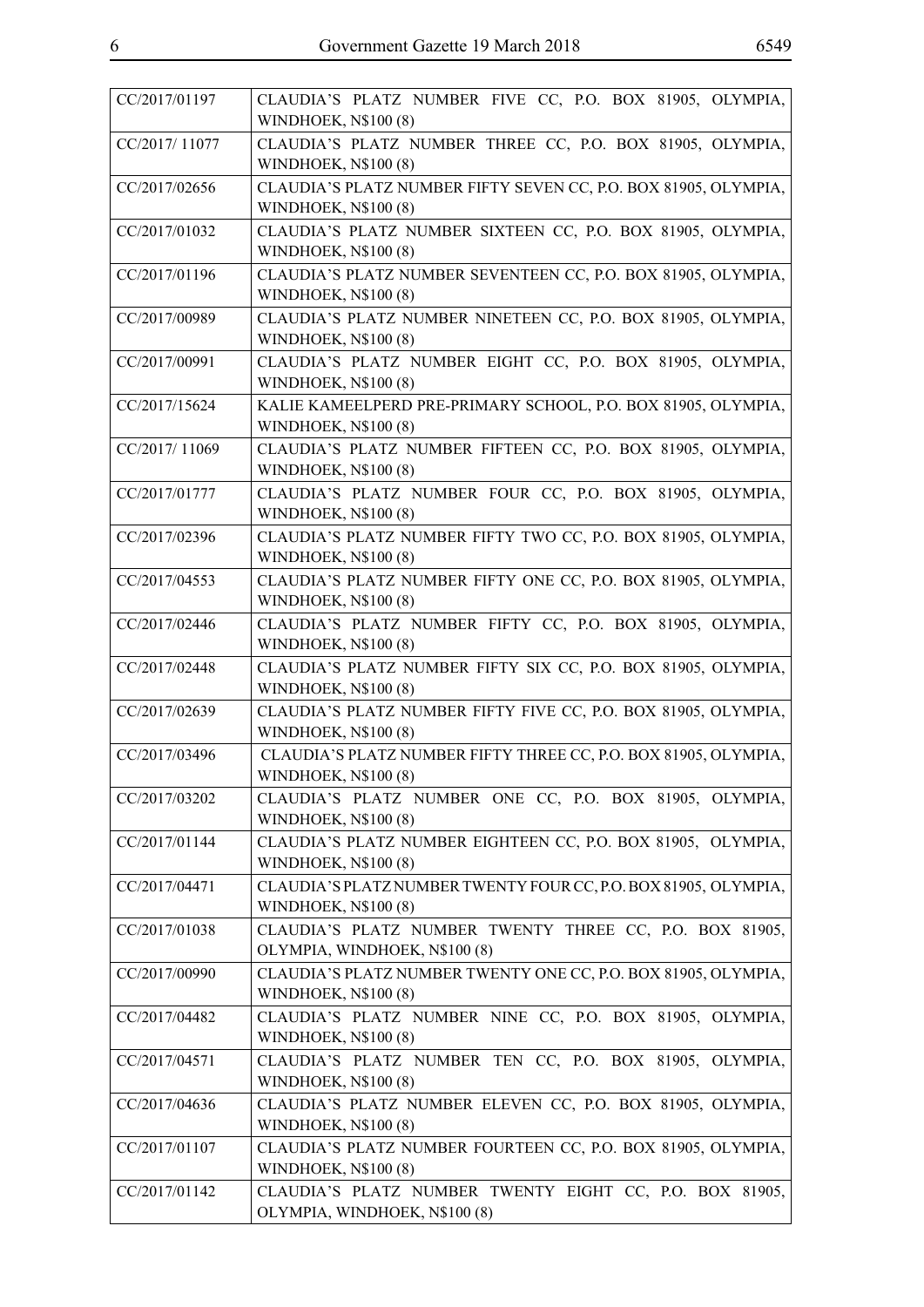| CC/2017/01036 | CLAUDIA'S PLATZ NUMBER TWENTY SIX CC, P.O. BOX 81905, OLYMPIA,<br><b>WINDHOEK, N\$100 (8)</b>   |
|---------------|-------------------------------------------------------------------------------------------------|
| CC/2017/00992 | CLAUDIA'S PLATZ NUMBER TWENTY FIVE CC, P.O. BOX 81905, OLYMPIA,<br><b>WINDHOEK, N\$100 (8)</b>  |
| CC/2017/01035 | CLAUDIA'S PLATZ NUMBER THIRTY TWO CC, P.O. BOX 81905, OLYMPIA,<br>WINDHOEK, N\$100 (8)          |
| CC/2017/00993 | CLAUDIA'S PLATZ NUMBER THIRTY ONE CC, P.O. BOX 81905, OLYMPIA,<br><b>WINDHOEK, N\$100 (8)</b>   |
| CC/2017/04882 | CLAUDIA'S PLATZ NUMBER THIRTY CC, P.O. BOX 81905, OLYMPIA,<br><b>WINDHOEK, N\$100 (8)</b>       |
| CC/2017/01205 | CLAUDIA'S PLATZ NUMBER TWENTY NINE CC, P.O. BOX 81905, OLYMPIA,<br><b>WINDHOEK, N\$100 (8)</b>  |
| CC/2017/01033 | CLAUDIA'S PLATZ NUMBER THIRTY SIX CC, P.O. BOX 81905, OLYMPIA,<br><b>WINDHOEK, N\$100 (8)</b>   |
| CC/2017/01103 | CLAUDIA'S PLATZ NUMBER THIRTY FIVE CC, P.O. BOX 81905, OLYMPIA,<br><b>WINDHOEK, N\$100 (8)</b>  |
| CC/2017/01143 | CLAUDIA'S PLATZ NUMBER THIRTY FOUR CC, P.O. BOX 81905, OLYMPIA,<br><b>WINDHOEK, N\$100 (8)</b>  |
| CC/2017/01105 | CLAUDIA'S PLATZ NUMBER THIRTY THREE CC, P.O. BOX 81905, OLYMPIA,<br><b>WINDHOEK, N\$100 (8)</b> |
| CC/2017/01199 | CLAUDIA'S PLATZ NUMBER THIRTY NINE CC, P.O. BOX 81905, OLYMPIA,<br><b>WINDHOEK, N\$100 (8)</b>  |
| CC/2017/01109 | CLAUDIA'S PLATZ NUMBER THIRTY EIGHT CC, P.O. BOX 81905, OLYMPIA,<br><b>WINDHOEK, N\$100 (8)</b> |
| CC/2017/01473 | CLAUDIA'S PLATZ NUMBER FOURTY NINE CC, P.O. BOX 81905, OLYMPIA,<br><b>WINDHOEK, N\$100 (8)</b>  |
| CC/2017/03378 | CLAUDIA'S PLATZ NUMBER TWO CC, P.O. BOX 81905, OLYMPIA,<br><b>WINDHOEK, N\$100 (8)</b>          |
| CC/2017/06078 | CLAUDIA'S PLATZ NUMBER TWELVE CC, P.O. BOX 81905, OLYMPIA,<br>WINDHOEK, N\$100 (8)              |
| CC/2017/01474 | CLAUDIA'S PLATZ NUMBER FORTY CC, P.O. BOX 81905, OLYMPIA,<br><b>WINDHOEK, N\$100 (8)</b>        |
| CC/2017/01153 | CLAUDIA'S PLATZ NUMBER THIRTY SEVEN CC, P.O. BOX 81905, OLYMPIA,<br><b>WINDHOEK, N\$100 (8)</b> |
| CC/2017/01141 | CLAUDIA'S PLATZ NUMBER TWENTY SEVEN CC, P.O. BOX 81905,<br>OLYMPIA, WINDHOEK, N\$100 (8)        |

#### **BUSINESS AND INTELLECTUAL PROPERTY AUTHORITY**

 $\overline{\phantom{a}}$  , where  $\overline{\phantom{a}}$ 

No. 49 2018

#### INTENDED DEREGISTRATION OF CLOSE CORPORATIONS: CLOSE CORPORATIONS ACT, 1988

It terms of Section 26 (1) of the Close Corporations Act, 1988 (Act No. 26 of 1988), I hereby give notice that I have, at the expiration of two months, from the date of publication of this notice, the close corporations mentioned in the schedule will, unless goo cause is shown to the contrary, be deregistered.

#### **T.S. ANDIMA REGISTRAR OF CLOSE CORPORATIONS**